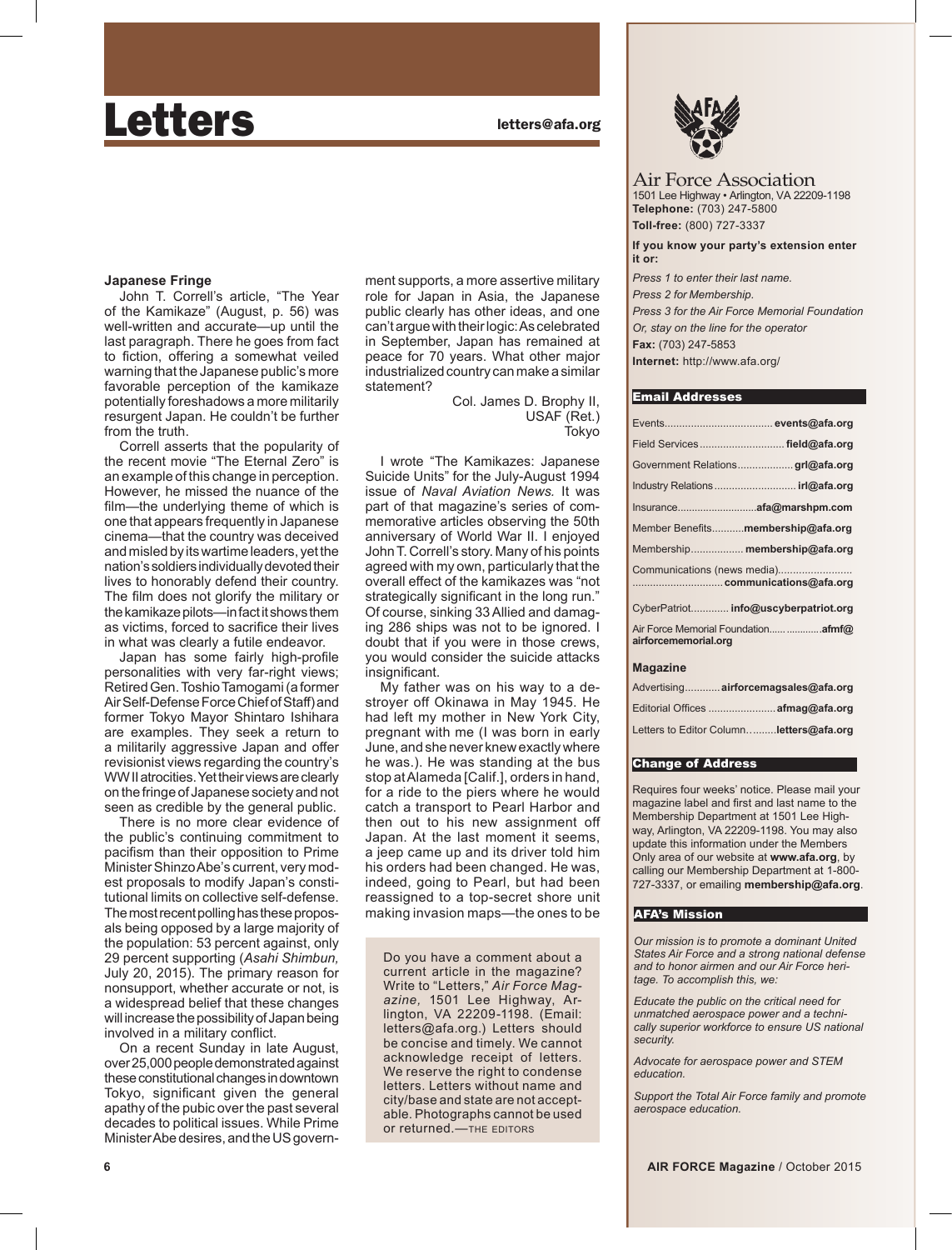held by the amphibious units as they hit the beach during the actual invasion of the home islands late in 1945 or 1946. That was as far west as he got as the Japanese surrendered in August.

While writing my kamikaze story, I asked fellow researcher and author Henry Sakaida for information. He told me, "There were divided opinions about the kamikaze effort. Zero pilot [and top surviving Japanese acel Saburo Sakai was initially for it, but later on, thought that it was a complete waste. There were others of higher rank who felt the same, but they had to keep their thoughts to themselves." Henry went on. "The scarcity of aircraft at the end of the war and fuel was very evident. Schoolkids went out in the mountains to gather pine cones, which could be processed to produce oil (fuel). Some of the biplane trainers used alcohol. They actually had plans to fly these biplanes in the final kamikaze raids."

If you can find a copy, *Kamikaze*  is a memoir written by a very young Japanese army air force fighter pilot (Hayabusa/Oscar) who was saved by the Japanese surrender only a few days before he was scheduled to fly his own suicide mission. The book was originally published by Ballantine in the 1950s, but I think it has been republished since then. As an introduction to my article. I used the author's description watching his lifelong friend fly an obsolete Type 96 (Claude) fighter against Allied ships. It is a very personal account that is worth searching out.

Cmdr. Peter B. Mersky. USNR (Ret.) Alexandria, Va.

# **Arm Rasslin'**

A few days ago I had a conversation with an Army friend. We were talking about close air support, and he opined that while the Air Force had "developed a few niches, its primary function remained to support the Army" ["Action *in Congress," June, p. 5].* After a few words of exchange, we decided to talk about golf. Later I began to think about missions and the services, and then it occurred to me that we are at it again, behaving like the "heavy equipment operators" a former CSAF suggested we'd become if we didn't elevate our thinking. There's going to be an A-10 vs. F-35 flyoff in 2018 to determine the best CAS solution (and hopefully achieve some muting of political criticism). This AF vs. AF contest—seeing which platform suits the needs of our sister service—seems like a pretty narrow act, likely serving only to perturb the service and its critics and the eventual recipients of CAS as well. Since CAS is a mission, why isn't this evaluation considering all the resources used supporting the ground commander and his forces? How and where do the Cobra and the Apache contribute? How

about the Predator and Reaper? Isn't the AC-130 a CAS resource, too? Seems like we actually have a joint investment in the mission. Wouldn't our joint future capability for CAS be better if we looked at the spectrum of mission resources rather than having an Air Force arm wrestling match in public? Not sure why 2018 was chosen as the start date for this comparison, but it certainly gives DOD time to open the a perture and examine the mission, and not just a couple of platforms.

> Col. Steve Mosier, USAF (Ret.) Williamsburg, Va.

# **Spyplane Vs. Spyplane**

Further clarification of the picture of the "A-12s secret CIA spyplanes," June 2015, p. 30. Colonel Mutch had it almost perfectly accurate ["Letters: No Lake *Wobegone," August, p. 5].*

Following are some additional facts about these magnificent aircraft. Yes, the picture shows an aircraft with a second crew station and the A-12 was a singleseat aircraft. The picture is an SR-71. I can tell that by the tail No. 17964 (as seen in enlarged depiction). It is also true that the A-12 production was interrupted to accommodate the production of three YF-12s. After the YF-12s, the assembly line went back to produce a total of  $15$  A- $12$ s. of which 12 were one-seat aircraft [and] three were two-seaters. One of the three was a trainer and the last two production



The Association of Graduates is the alumni association of the U.S. Air Force Academy dedicated to serving our graduates and members, enhancing the heritage of this premier institution and enriching the cadet experience by funding programs otherwise not supported.

Memberships start at only \$60 per year and support the programs which help create the future leaders of our country.

www.usafa.org membership@aogusafa.org 719.472.0300 **ASSOCIATION OF GRADUATES UNITED STATES AIR FORCE ACADEMY**

*Career Services Merchandise discounts Travel Deals Checkpoints magazine and more!*